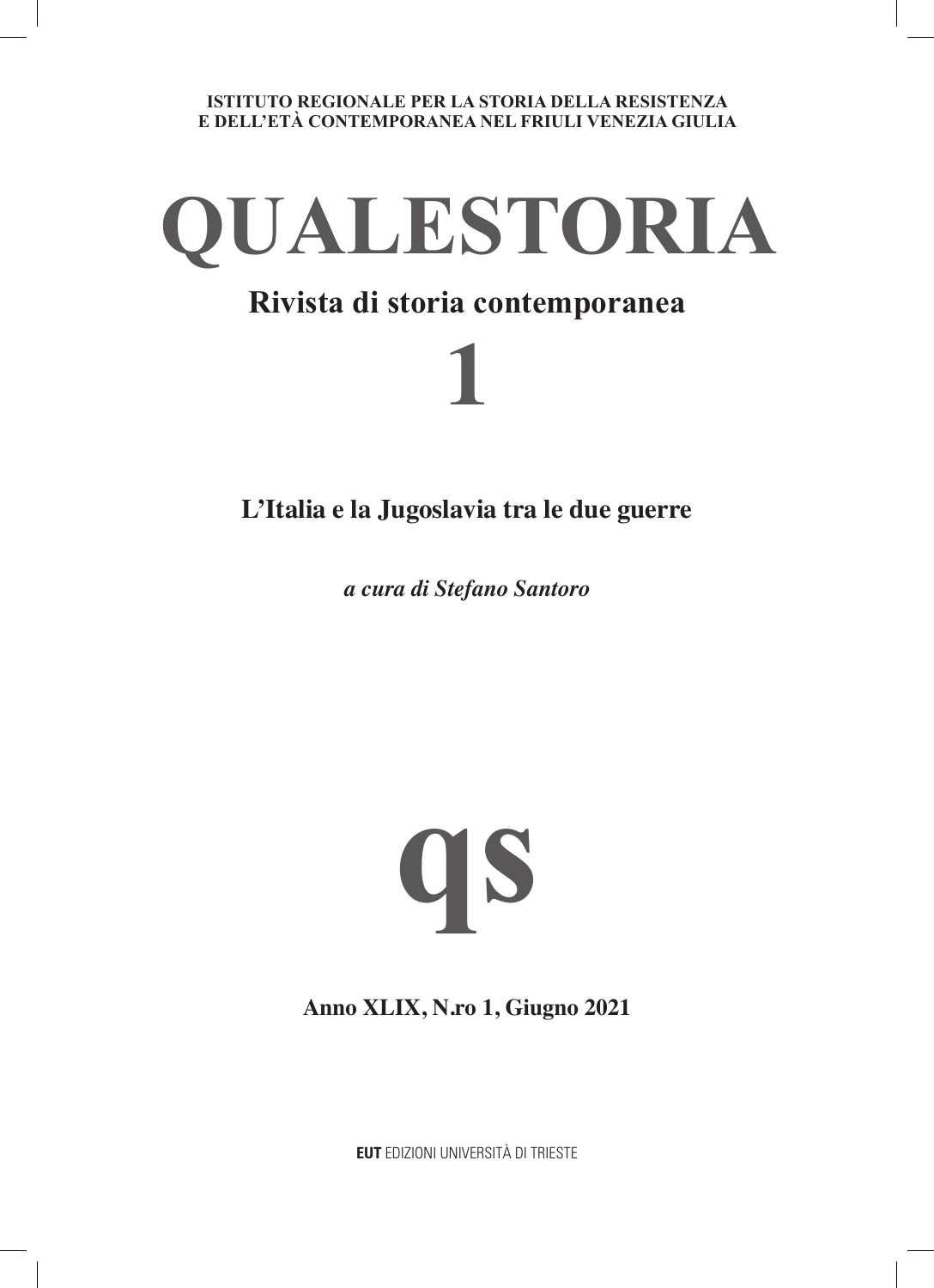# **«QUALESTORIA» 1 2021 Rivista di storia contemporanea**

Periodico semestrale

Realizzata con il contributo della



**Direttore scientifco** Luca G. Manenti

**Vicedirettore scientifco** Raoul Pupo

**Direttore responsabile** Pierluigi Sabatti

**Redazione** Diana Verch

#### **Comitato scientifco**

Pamela Ballinger, Alberto Basciani, Giuseppe Battelli, Marco Bellabarba, Gabriele D'Ottavio, Paolo Ferrari, Filippo Focardi, Aleksej Kalc, Georg Meyr, Giorgio Mezzalira, Marco Mondini, Egon Pelikan, Paolo Pezzino, Giovanna Procacci, Silvia Salvatici, Marta Verginella, Rolf Wörsdörfer

#### **Comitato di redazione**

Patrizia Audenino, Fulvia Benolich, Štefan Čok, Lorenzo Ielen, Patrick Karlsen, Carla Konta, Luca G. Manenti, Enrico Miletto, Gloria Nemec, Raoul Pupo, Federico Tenca Montini, Fabio Todero, Fabio Verardo, Diana Verch, Gianluca Volpi

#### **Direzione, redazione e amministrazione**

Istituto regionale per la storia della Resistenza e dell'Età contemporanea nel Friuli Venezia Giulia Salita di Gretta 38, 34136 Trieste telefono: 040.44004 fax: 0404528784 mail: qualestoria@irsrecfvg.eu sito: http://www.irsrecfvg.eu/editoria/rivista

«Qualestoria» è la rivista dell'Irsrec FVG, fondata nel 1973 come «Bollettino dell'Istituto regionale per la storia del movimento di liberazione nel Friuli Venezia Giulia». Ospita contributi di autori italiani e stranieri, promuovendo la pubblicazione di numeri monografci e miscellanei. La rivista propone tradizionalmente tematiche legate alla storia contemporanea dell'area alto-adriatica e delle zone di frontiera, rivolgendo particolare attenzione allo studio e alla storiografa dei paesi dell'Europa centro-orientale e balcanica. Le proposte di pubblicazione vanno inviate all'indirizzo e-mail della redazione. Saranno preventivamente valutate da esperti interni ed esterni al Comitato di redazione. I saggi pubblicati nella sezione «Studi e ricerche» sono sottoposti in forma anonima a double-blind peer review. «Qualestoria» è attualmente presente nei seguenti indici: Bibliografa storica nazionale, Catalogo italiano dei periodici (Acnp), Essper, Gbv (Gemainsame Bibliotheksverbund), Google Scholar, Res. È inoltre inserita dall'Anvur nella lista delle riviste scientifche ai fni dell'abilitazione scientifca nazionale. La rivista non si intende impegnata dalle interpretazioni e vedute espresse da articoli e note frmati.

#### ISSN: 0393-6082

Registrazione del Tribunale di Trieste n. 455 del 23 febbraio 1978. Iscrizione al Roc n. 16557 del 29 giugno 2000. © 2020, Istituto regionale per la storia della Resistenza e dell'Età contemporanea nel Friuli Venezia Giulia

Abbonamento annuale: ordinario 30  $\in$ , sostenitore 60  $\in$ , estero 41,5  $\in$ Costo di un singolo numero: 15 €. Fascicoli arretrati: 15 € C.c.p. 12692349 intestato a Irsrec BANCOPOSTA IT 48 H 07601 02200 000012692349 Unicredit IT 90 Z 02008 02230 000005469067 Tariffa regime libero/ Poste italiane S.p.A./ Spedizione in abbonamento postale 70%/ DCB Trieste

Fotocomposizione: EUT Edizioni Università di Trieste Via E. Weiss, 21 – 34128 Trieste eut@units.it http://eut.units.it https://www.facebook.com/EUTEdizioniUniversitaTrieste

**Copertina:** Ciano e Stojadinović conversano seduti al tavolino di un vagone ferroviario prima dell'arrivo alla stazione di Stara Pazova, 22 gennaio 1939 (Istituto Luce Cinecittà – Archivio Storico).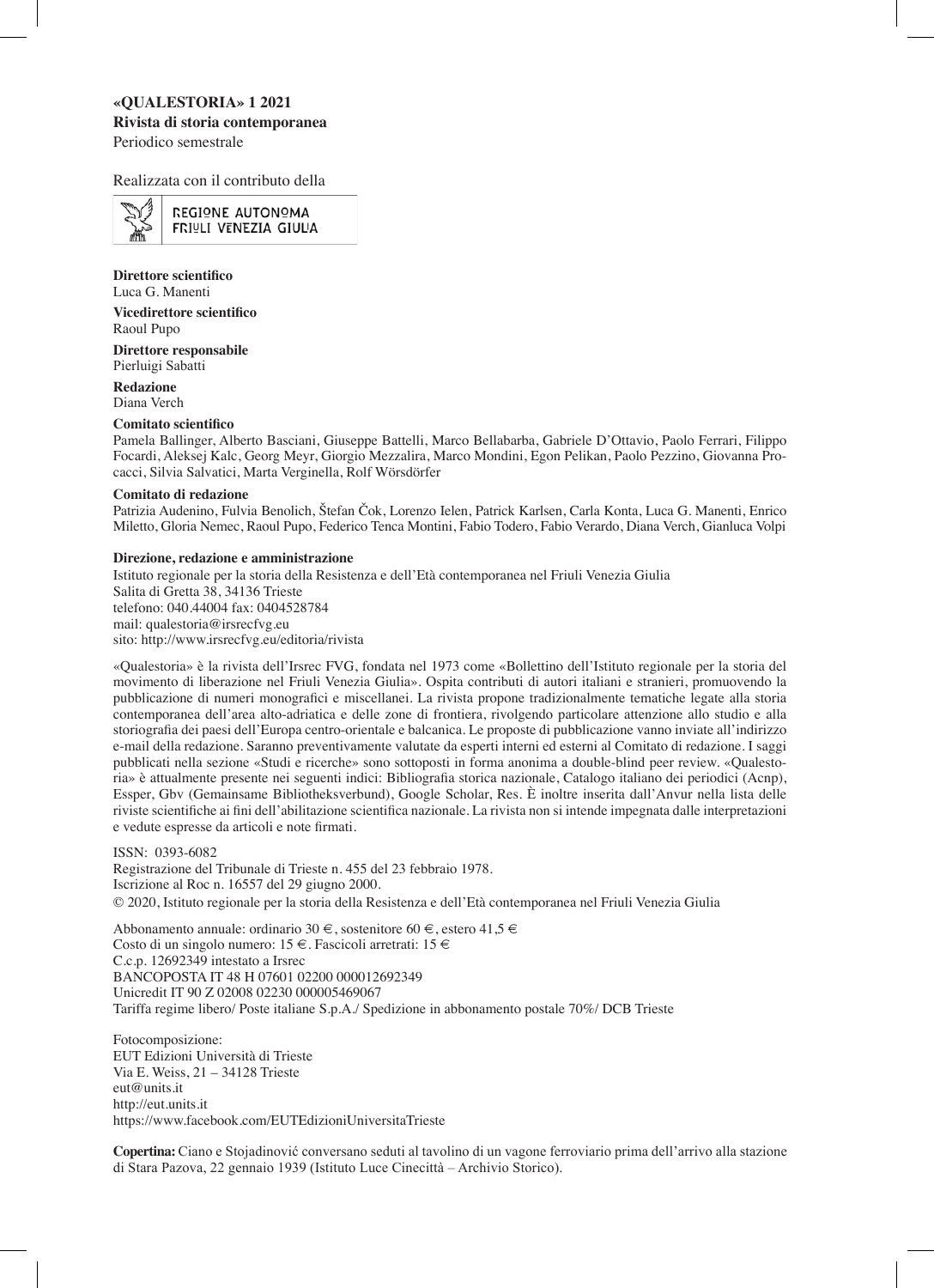# **Struggle for supremacy in Adriatic. Italy, SHS Kingdom and the Albanian question**

*di Alberto Basciani*

*The challenge for the predominance in Albania and, therefore, in the lower Adriatic was the other (less known) aspect of the Italian-Yugoslavian rivalry that arose after the First World War. The article analyzes the stages that, from the Paris negotiations to the Treaty of Tirana of 2 November 1927, characterized the harsh political and diplomatic confrontation between Rome and Belgrade, resolved by the superior economic means available to Italy's ambitions and by King Zog's desire to have a munifcent protector who was, however, geographically at a safe distance.*

**Keywords:** Italian expansionism, Albania, Kingdom SHS, National Bank of Albania **Parole chiave:** Espansionismo italiano, Albania, Regno SHS, Banca nazionale d'Albania

It is well known how the Albanian question infuenced Italian-Serbian relations already in the years before the First World War. Two powers, Italy and Austria-Hungary, that were in theory allies, actually ferce rivals particularly in the Balkan quadrant, managed to fnd a relatively easy agreement in their desire to block access to the Adriatic Sea to Serbia, a regional power in strong expansion that was about to emerge victorious from the Balkan wars of 1912-1913. This event was meant to favour the birth of the Albanian state<sup>1</sup>. The independence of Albania, effectively proclaimed in Vlore on 28 November 1912 by a handful of notables, remained for a long time more theoretical than real. However, it contributed a long with other strategic and political factors, to frustrate Belgrade's ambitions of maritime expansion<sup>2</sup>. Joining the alliance in the First World War and struggling against the former Austro-Hungarian ally on the Dolomite and Julian fronts weren't enough to shift Italy's focus distant from its Balkan and Albanian interests. Moreover, the London Pact (26 April 1915), by which Italy committed itself to entering the war within a few weeks

<sup>1</sup> See A. Duce, *L'Albania nei rapporti italo-austriaci 1897-1913*, Giuffrè, Milano 1983, especially pp. 288-300; G. Ferraioli, *Politica e diplomazia in Italia tra XIX e XX secolo. Vita di Antonino di San Giuliano (1852-1914)*, Rubbettino, Soveria Mannelli 2007, pp. 556-576; K. Kaser, *The Balkan Wars, 1912-13: an Austrian perspective*, in *Crossroads of European Histories-Multiple Outlooks on Five Key Moments in the History of Europe*, Council of Europe Publishing, Strasbourg 2006, pp. 131-148.

<sup>2</sup> V.G. Pavlović, *De la Serbie vers la Yugoslavie. La France et la naissance de la Yugoslavie 1878-1918*, Institute d'Études Balkaniques, Belgrade 2015, pp. 162-167. As Nathalie Clayer has rightly pointed out, the international dimension, although decisive, was only one of the aspects that led to the proclamation of Albanian independence. In order to fully understand the event, account must also be taken of the national dimension (in Vlore, however, representatives from all the regions of the country, including Kosovo, met) and the individual and regional dimension, exemplifed by the rivalry between Ismail Qemal bey and Sireja bey Vlora: see N. Clayer, *Aux origines du nationalisme albanais. La naissance d'une nation majoritairement musulmane en Europe*, Karthala, Paris 2018, pp. 704-705.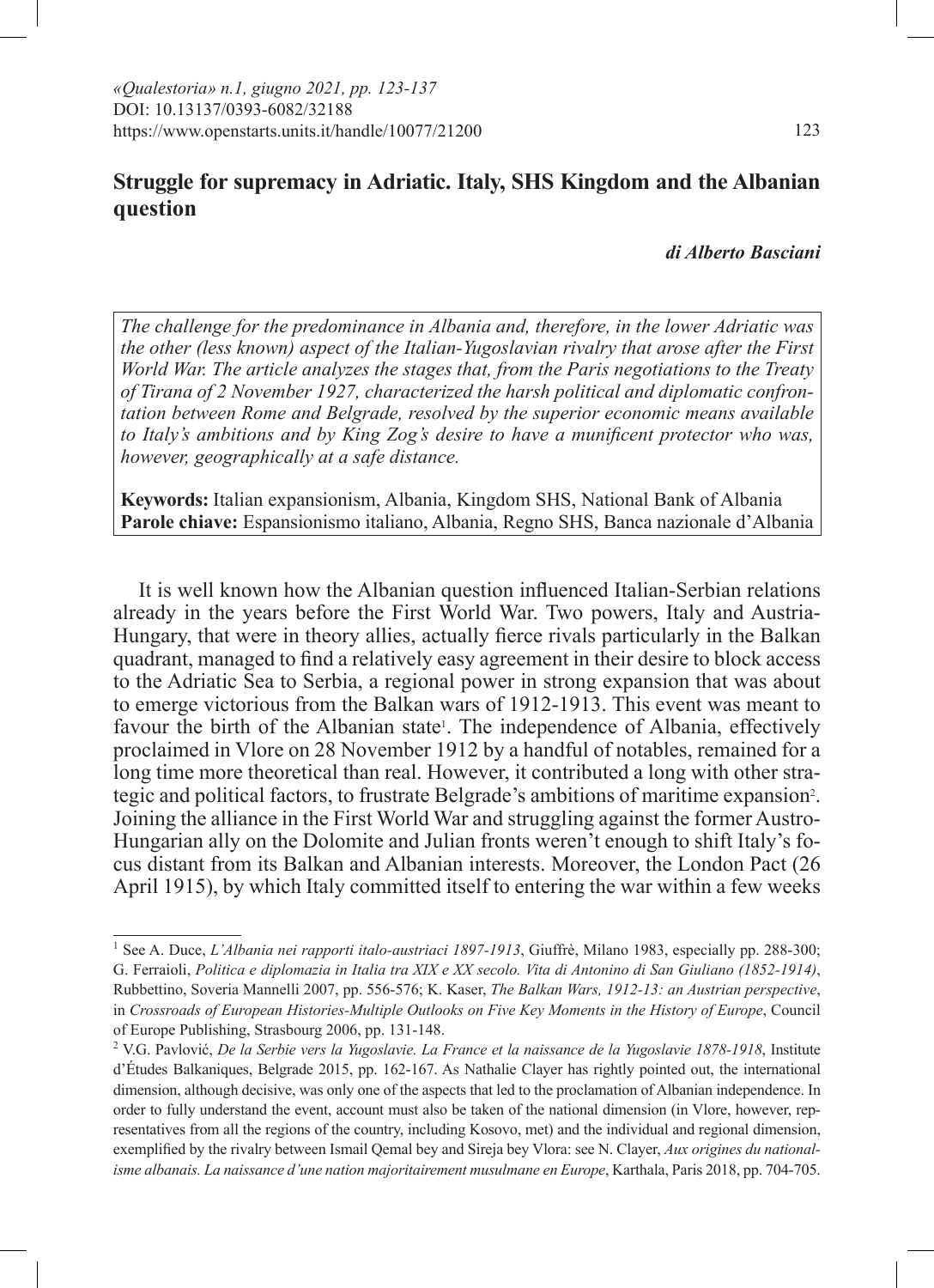# 124 *Alberto Basciani*

alongside the Entente, recognised Rome's almost exclusive infuence over a large part of the Shqiptar territory. In fact, in spite of General Cadorna's opposition, the government decided to send an expeditionary army of a considerable size to Albania in 1915 (about 100,000 men grouped in the so-called XVI Army corps) which, after some vicissitudes, was fnally entrusted to the command of General Giacinto Ferrero<sup>3</sup>. Consequently, even during the war years, Albania continued to be high on the agenda of the foreign policy of both Rome's and Belgrade's governments (in the latter case, including the diffcult years of the forced exile of the government of Nikola Pašić and the entire Serbian establishment – including the Royal family – in Corfu), causing some friction between the two chancelleries, which were, in theory, now allies<sup>4</sup>. Pašić had not in any way given up the chance of occupying Northern Albania and, in particular, the area of Shkoder and, in view of that aspiration, he seemed to have staked his cards on one of the most prominent *beys* (lord) of Albania at the time, Essad Pasha, already Prime Minister from October 1914 to February 1916; he was considered in many Belgrade circles as the right pawn to ensure that after the war Albania gravitated into the Serbian sphere of influence<sup>5</sup>. In turn, Italy had not given up its dreams of Adriatic glory either. On the contrary, once the Macedonian-Albanian front had been suffciently consolidated, it was the aforementioned General Ferrero himself who, on the 3rd June 1917, issued the so-called proclamation of Gjirokastra. With a certain recklessness, he guaranteed, on behalf of the Kingdom of Italy, the future independence of the Country of the Eagles, evidently in opposition to the wishes of the Greek and Serbian neighbors<sup>6</sup>. The latter, on the other hand, from the day after the end of the war, clearly showed their intentions, which were anything but submissive, towards Albania when they militarily occupied various territories respectively in the South and North of the Country, triggering new tension resulting in some clashes with the Italian troops<sup>7</sup>.

Notwithstanding the contrasts with Belgrade and Athens, some friction with the allies (the American position was particularly critical towards the Italian ambitions<sup>8</sup>) and the general situation of uncertainty and internal disorder in the Shqiptar territory, the end of hostilities seemed to represent a real turning point that would relaunch Italian ambitions in Albania. In fact, one of the immediate consequences of the military victory achieved by the Entente was the rapid and defnitive dissolution of Rome's traditional rival in the Adriatic, the Austro-Hungarian Empire. On the one hand, this sudden geopolitical vacuum and, on the other, the onerous commitments

<sup>3</sup> M. Borgogni, *Tra continuità e incertezza. Italia e Albania (1914-1939). La strategia politico-militare dell'Italia in Albania fno all'Operazione "Oltre Mare Tirana"*, FrancoAngeli, Milano 2007, pp. 24-35.

<sup>4</sup> M. Bucarelli, *Allies or Rivals? Italy and Serbia during the First World War*, in *The Serbs and the First World War 1914-1918*, ed. D.R. Zivojinović, Serbian Academy of Science and Arts, Belgrade 2015, pp. 247-262.

<sup>5</sup> D. Fundić, *The Albanian Question in Serbian-Italian Relations 1914-1918*, in *Serbia and Italy in the Great War*, ed. V.G. Pavlović, Institute des Études Balkaniques, Belgrade 2019, pp. 194-195.

<sup>6</sup> L. Riccardi, *Il proclama di Argirocastro: Italia e Intesa in Albania nel 1917*, in «Clio», n. 3, 1992, pp. 549-470. 7 P. Pastorelli, *L'Albania nella politica estera italiana 1914-1920*, Jovene, Napoli 1970, pp. 69-71.

<sup>8</sup> See L. Wolff, *Woodrow Wilson and the Reimagining of Eastern Europe*, Stanford University Press, Stanford 2020, p. 158.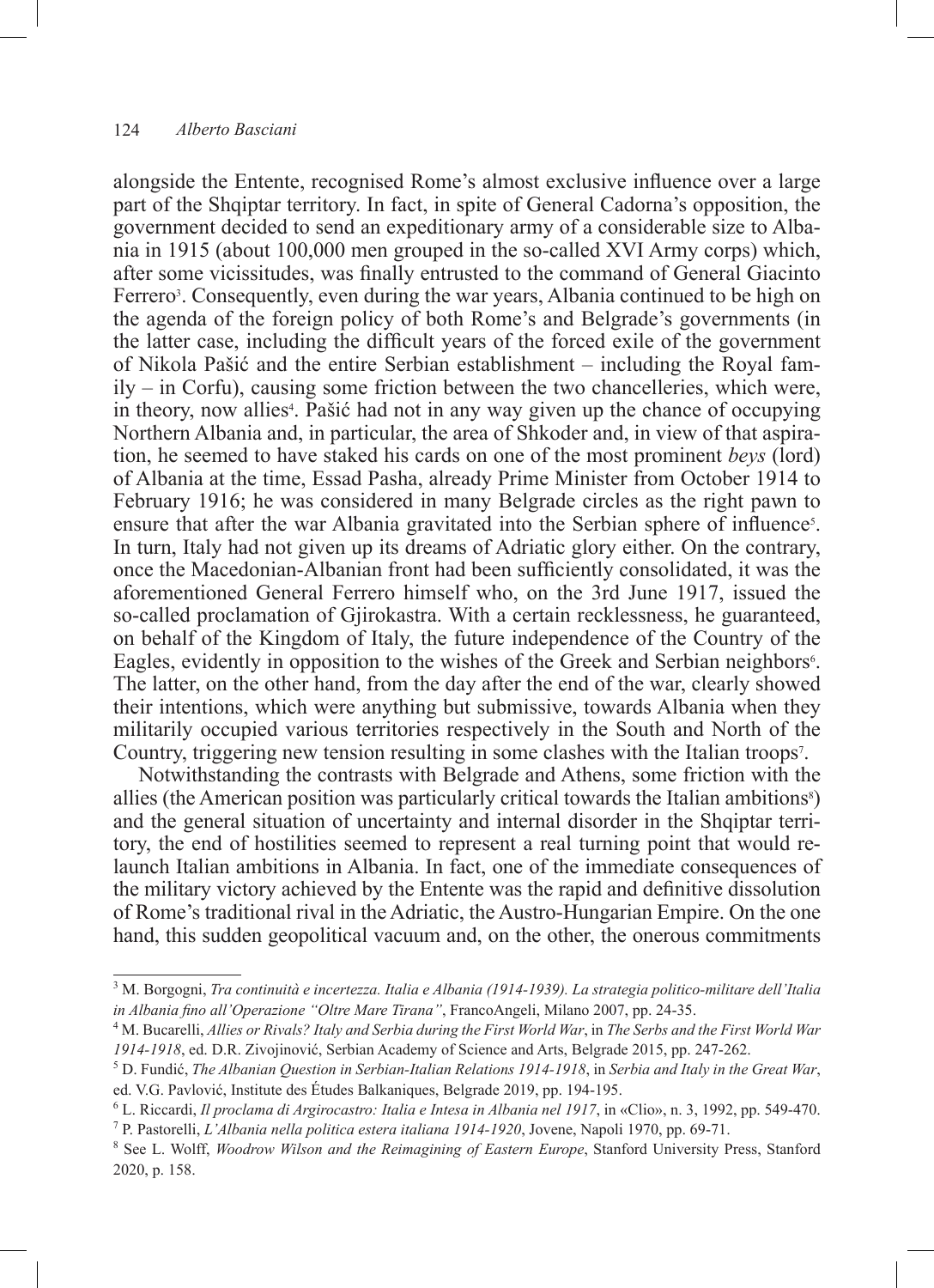that almost simultaneously invested the Greeks in Asia Minor and the Serbs in the complex and, in some ways, traumatic birth of the Serbs, Croats and Slovenes Kingdom (SHS Kingdom), seemed to strengthen Rome's prerogatives aimed at making Albania a sort of protectorate, guaranteed also by the massive military presence deployed in Vlore and the small island of Saseno in front of it. Finally, another factor that seemed to play in favor of Italian aspirations was the substantial inability of Greeks and Serbs to agree on a common line of action on the Albanian question and, more generally, on the settlement of the entire Balkan region<sup>9</sup>.

In the context of the new geopolitical climate of the frst post-war period which, it is worth reiterating, profoundly transformed the entire order of Adriatic and Danubian-Balkan Europe<sup>10</sup>, the Paris Peace Conference was the first real test of Italian-Serbian (or, perhaps, now Italian-Yugoslavian) relations as far as Albania was concerned.

In the French capital, some circumstances seemed to favour Italian action, at least this was the widespread feeling among observers and experts on the eve of and during the early stages of the complex process of defning the new European borders. After all, Italy was participating as a "major power" alongside France, the United States and Great Britain and, as mentioned above, Italian forces of a certain size were garrisoning signifcant portions of the territory of Albania. Furthermore, towards the end of December 1918, the Italian efforts, after various failures, contributed to the fact that an Albanian National Assembly met in Durres and was able to reach an agreement among the assembled majorities and set up a provisional government headed by Turham Pasha Përmeti with the Catholic, Prenk Bib Doda, as vice-premier. It was precisely this government, although weak and without a real grip on a large part of the country, that took charge of sending the delegation to Paris to defend the interests of the Shqiptar state. Notwithstanding the fact that there was no lack of Italian diplomats who were aware of the delicacy of the question and of the necessity of not wanting to "overdo it", thereby displeasing both the Albanians and the Serbs, things soon took a difficult turn also on the Shqiptar question<sup>11</sup>. It can be said that during the course of the Parisian negotiations, the evolution of Orlando and Sonnino's policy on Albania refected the diffculties and anxieties of the more general political and diplomatic line taken by the Italian offcials. In other words, it seemed to oscillate between the attempt to impose rigid respect for what had been underwritten with the London Pact and maneuvers aimed at trying to exploit contingent situations by seeking accommodation with the other powers directly interested in the Shqiptar problem. This was the case, for example, of the so-called Tittoni-Venizelos Pact of 29 July 1919 which, among other things, provided for the Italian endorsement of the Greek annexation of important segments of the territory

<sup>9</sup> A. Loupas, *From Paris to Lausanne: Aspects of Greek-Yugoslav Relations during the First Interwar Years (1919-1923)*, in «Balcanica», n. 47, 2016, pp. 263-284.

<sup>&</sup>lt;sup>10</sup> A. Basciani, *L'illusione della modernità. Il Sud-est dell'Europa tra le due guerre mondiali*, Rubbettino, Soveria Mannelli 2016, pp. 35-45.

<sup>11</sup> V. Sommella, *Un console in trincea. Carlo Galli e la politica estera dell'Italia liberale (1905-1922)*, Rubbettino, Soveria Mannelli 2016, pp. 323-325.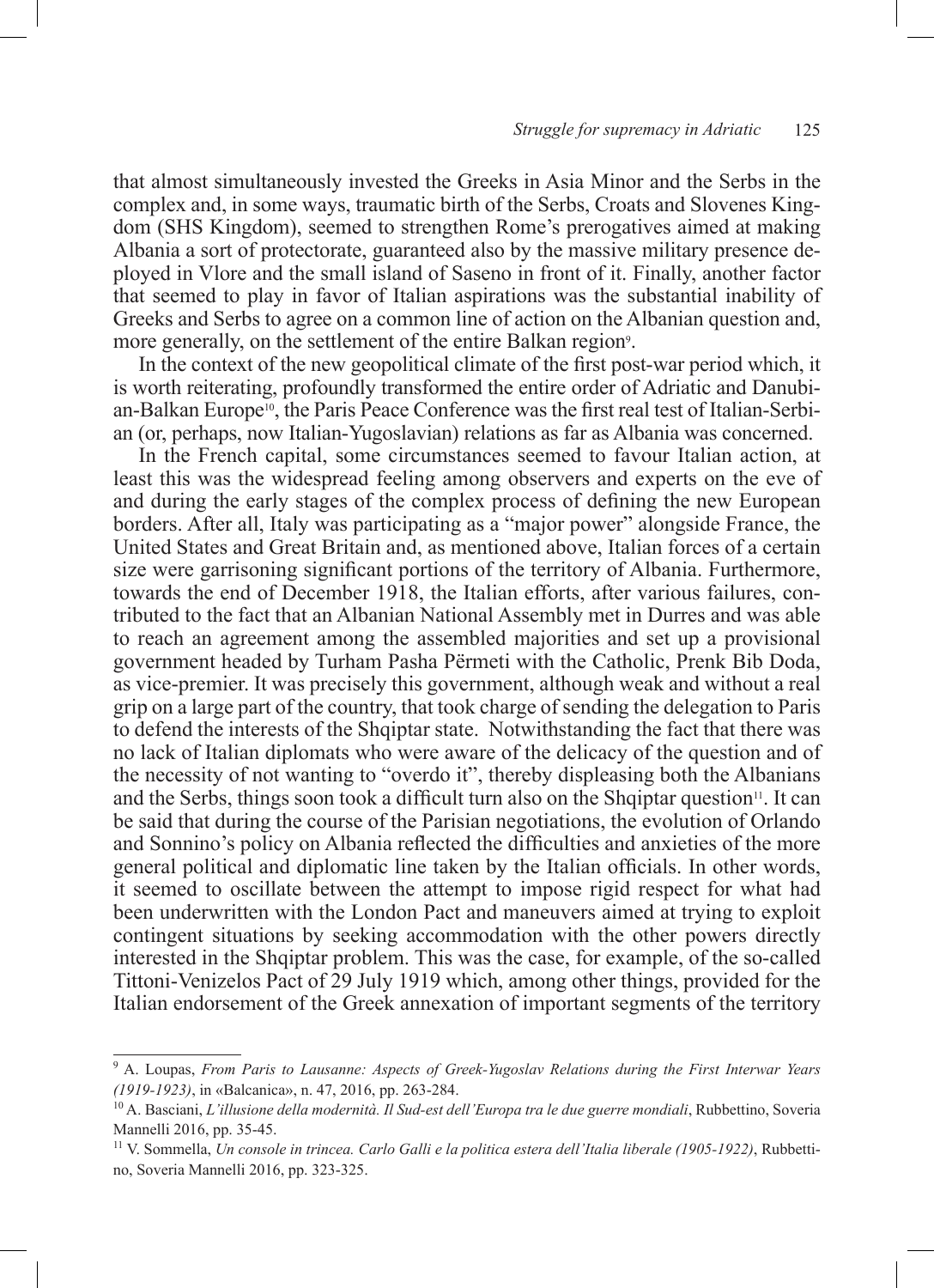of Southern Albania (Gjirokastra, Coryza, etc.) in exchange for Greek support to the Italian mandate on Albania and the full sovereignty of Rome over Vlore and its surroundings<sup>12</sup>. On the contrary, the positions adopted by the Serbian-Yugoslavian delegation seemed to be marked by a certain amount of moderation based on the respect of what Pašić had perceived to be the majority position within the Supreme Council and that is the restoration of an independent Albania within the borders established back in 191313. As Tajar Zavallani noted, Belgrade's attitude, rather than a real understanding for Albanian national aspirations, showed that it was actually healthy political realism, the SHS Kingdom needed the support of the great powers and in any case it was preferable to have an Albanian state at least formally intact in its land borders – with the Italians outside Vlore – as this would have meant a re-dimensioning of Rome's infuence in Albania and, more generally, in the entire region14. Nikola Pašić was convinced that as long as the danger of an Italian annexation of Vlore existed, the new state of the South Slavs would have to do everything possible to try to maintain a position of strength in the area of Shkoder. Such was the importance attached by Serbian circles to the Albanian question that, in August 1919, a special Albanian offce was set up at the Prime Minister's Offce, the socalled 4th Section, placed directly under the supervision of the Prime Minister15.

The Yugoslavian-Italian confrontation over Albania began already on 18 February 1919 when the Yugoslavian delegation presented its demands to the Supreme Council and the Italians showed frm opposition to the ambitions of the SHS Kingdom. In spite of some doubts by the British and French, the frst resolutions of the Council of Four seemed to confrm the general impression that Rome had some sort of political advantage over the Balkan powers at the negotiating table in Paris. In fact, it was decided that matters pertaining to Northern Albania and the future status of the Balkan country, then considered vital to Italian interests, would be addressed exclusively in the Supreme Council<sup>16</sup>.

However, the Italian affrmation was only momentary: as Pietro Pastorelli made quite clear, Sonnino and his successors remained prisoners of their inability to overcome the London Pact schemes on the Albanian issue, although in the Albanian case their reasons were almost opposite to those they had tackled in the Fiume

<sup>12</sup> M.G. Melchionni, *Accordi italo-greci a Parigi (1919-1920)*, in «Rivista di studi politici internazionali», n. 3, 1981, pp. 471-473.

<sup>&</sup>lt;sup>13</sup> Even, in order to better "protect" those borders, the government of Belgrade, during the course of 1919, formed the so-called Albanian battalions, which were to secure the territories close to Albania from incursions by paramilitary gangs. It was, evidently, a decision which had more of a political value than a practical one. In fact, very soon, strong protests were raised by the populations of those territories, who accused the Albanian battalions of committing abuses and violence against civilians and their property: see D. Maliković, *Formirace albanskij pograničnik batalona 1919 godine*, in «Baština», n. 17, 2004, pp. 125-135.

<sup>14</sup> T. Zavalani, *History of Albania*, Centre for Albanian Studies, London 2015, p. 164.

<sup>15</sup> D. Bakić, *The Italo-Yugoslav Confict over Albania: a View from Belgrade 1919-1939*, in «Diplomacy & Statecraft», n. 4, 2014, p. 594.

<sup>16</sup> N. Guy, *The Birth of Albania. Ethnic Nationalism, the Great Powers of World War I and the Emergence of Albanian Independence*, Bloomsbury, London-New York 2019, pp. 180-181.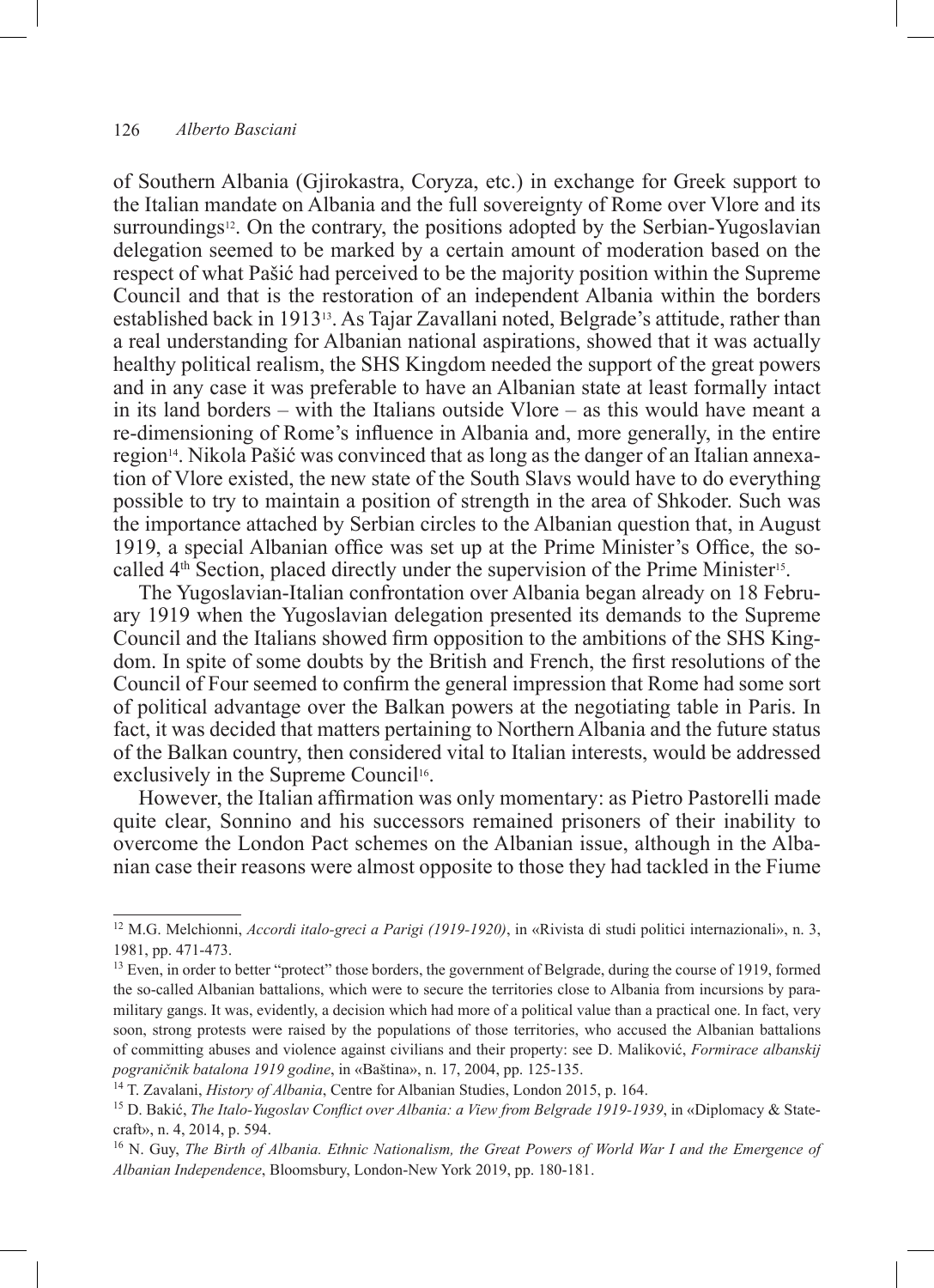issue17. They took for granted the immovability of what had been established in May 1914 in the British capital on the future settlement of the Lower Adriatic; in reality, the entire political-diplomatic framework had undergone great changes in the period between the fnal phase of the confict and the very frst post-war period. There were many factors which undermined the Italian position: frstly, the leading role played by US President Wilson, who was less and less convinced of the validity of Rome's claims on the Adriatic country, the historical, geographical and ethnographic works produced by the experts called upon to support the allied diplomats, who in many issues – especially on the northern borders of the Land of Eagles – seemed to follow the claims of Serb geographer Jovan Cvijić18. In addition, the very birth of the Kingdom of SHS and the prominence shown by the Greek Prime Minister Venizelos during the conference work, would have required a much more prudent and at the same time fexible conduct on the Italian side, who were not capable enough of adapting from time to time to the changing situation and that ended up throwing Rome into increasing diffculties. Luckily for the Italians, their direct competitors had their own problems to deal with as well. In fact, in the case of the SHS Kingdom, it was precisely on the Albanian question that was connected with the more general problems related to the western borders with Italy, that the disagreements between the Croatian expectations – embodied by Ante Trumbić – and the more Serb-centric ones – represented by Nikola Pašić – did not take long to emerge19. In any case, in January 1919, at the time of the signing of the peace treaty with Germany, Belgrade managed to arrive with a very precise proposal regarding Albania. For the defnitive arrangement of the borders, they would have been satisfed with just a few minor adjustments; however, when the Allies considered Albania's independence unfeasible, the Protić government expressed itself clearly in favour of a substantial division of the Albanian territory between the powers involved<sup>20</sup>. Actually, the Serbs politicians tried to oppose Albania's claim to become what Bosnia had been up to 1914, for Serbia. There was also the possibility that the Italians might stir up unrest in Kosovo and Macedonia and through Albania, joining the Vardar valley, they would unite forces with Bulgarians in a sort of anti-Yugoslavian front. Therefore, in the event that the Italians would frmly remain in the Shqiptar territory, the possession of Shkoder was seen by Pašić as a sort of indispensable security policy for the south-eastern fank of the SHS Kingdom<sup>21</sup>.

With the arrival of Francesco Saverio Nitti at the Presidency of the Council of Ministers, the Albanian question, also with regard to relations with the SHS

<sup>17</sup> P. Pastorelli, *L'Albania nella politica estera italiana*, cit., pp. 189-231.

<sup>18</sup> J.W. Crampton, *The Cartographic Calculation of Space: Race Mapping and the Balkans at the Paris Peace Conference of 1919*, in «Social and Cultural Geography», n. 5, 2006, pp. 744-745.

<sup>19</sup> I.J. Lederer, *La Jugoslavia dalla conferenza della pace al Trattato di Rapallo 1919-1920*, Il Saggiatore, Milano 1966, pp. 189-193.

<sup>20</sup> Ivi, p. 307.

<sup>21</sup> D. Bakić, *Nikola Pašić and the Foreign Policy of the Kingdom of Serbs, Croats and Slovens, 1919-1926*, in «Balcanica», n. 47, 2016, pp. 297-298.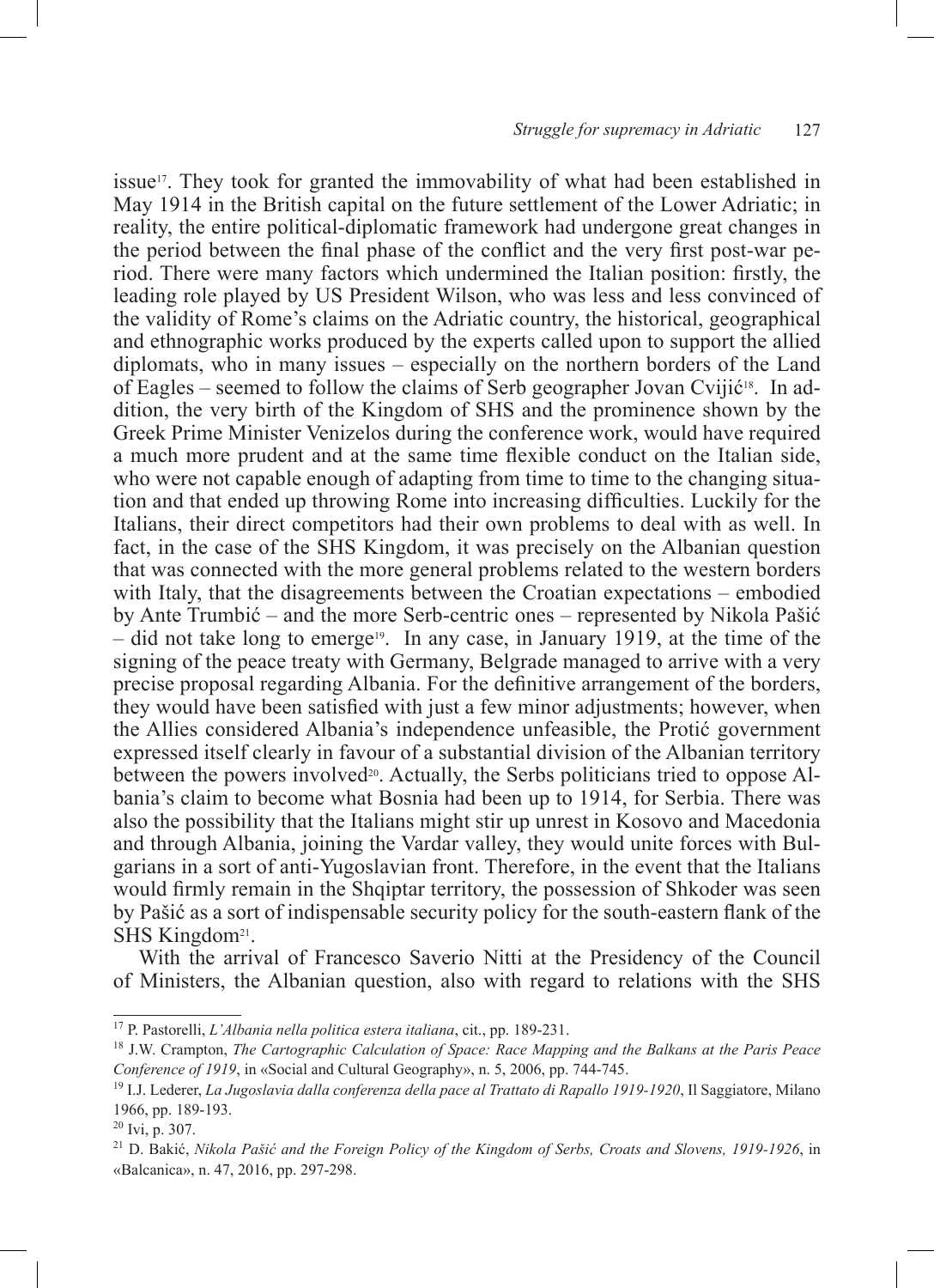Kingdom, entered a new phase. This was possible because the head of the Italian government did not show any signifcant interest in Albania, as he openly told the Yugoslav delegation during direct talks at the end of February 1920 in London<sup>22</sup>. Had it not been for the pressure from the military, Nitti would probably have abandoned Vlore without too much thought. Amidst internal turbulence and exhausting negotiations, the Albanian question, by now closely tied to that of Fiume, dragged on for long weeks without reaching any tangible solution, because of Trumbić's less and less conciliatory attitude and also due to of the fall of the Nitti executive in May 1920.

After the substantial failure of the Paris talks and the progressive decline of the infuence of the American president Wilson, Italy and the SHS Kingdom were able to reknit, amidst a thousand diffculties, direct diplomatic negotiations that would lead to the Rapallo compromise of November 192023. The turning point in the Albanian situation was determined by the internal events of the Adriatic country, where both the attitude held by Italy in Paris on the future destiny of Albania and the revelation of the previous agreement with the Greeks caused an increased general feeling of hostility towards the Italian presence. These growing anti-Italian impulses found an extraordinary catalyst in the so-called Congress of Lushnje, where, between 28 and 31 January 1920, 56 delegates met and decided to overthrow the provisional government now supported only by the Italians, therefore laying the groundwork for the expulsion of the latter from the country in the following month of June, with the entrenched camp of Vlore now besieged by Albanian militias. Perhaps because of the increasingly diffcult internal situation, it was Giovanni Giolitti's executive (at his last experience as Prime Minister) that decided to withdraw the entire expeditionary force, with the exception of a garrison that remained to guard the islet of Saseno. The Tirana Protocol of 2 August 1920, by which the government of Rome committed itself to recognize Albanian independence and the borders marked in 1913, sanctioned the end of this long phase of Albanian politics and confrontation with the Kingdom of the Serbs, Croats and Slovenes<sup>24</sup>. Despite Belgrade's political circles obvious satisfaction in seeing Italian retreat from Vlore, they could not claim a clear political victory. It could certainly be considered a success to have managed to avert the danger of fnding the Italians on their southern border, but at the same time, this meant giving up Shkoder and the surrounding territory, which had always represented a territorial ambition nurtured by Montenegro<sup>25</sup>. A choice which added further reasons for discontent among many Montenegrin political circles where, beyond the rhetoric of brotherhood of arms and blood with Serbia, the end of the in-

<sup>22</sup> Ivi, p. 328.

<sup>23</sup> M. Bucarelli, B. Zaccaria, *Encroaching Visions: Italy, Yugoslavia and the Adriatic Question, 1918-1920*, in *Italy in the New International Order 1917-1922*, eds. A. Varsori, B. Zaccaria, Palgrave Macmillan, London 2020, pp. 252-253.

<sup>24</sup> G. Caccamo, *Esserci a qualsiasi costo: Albania, Mediterraneo orientale e spedizioni minori*, in *La vittoria senza pace. Le occupazioni militari italiane alla fne della Grande Guerra*, a c. di R. Pupo, Laterza, Roma-Bari 2014, pp. 161-194.

<sup>25</sup> I.J. Lederer, *La Jugoslavia dalla conferenza della pace al Trattato di Rapallo*, cit., p 339.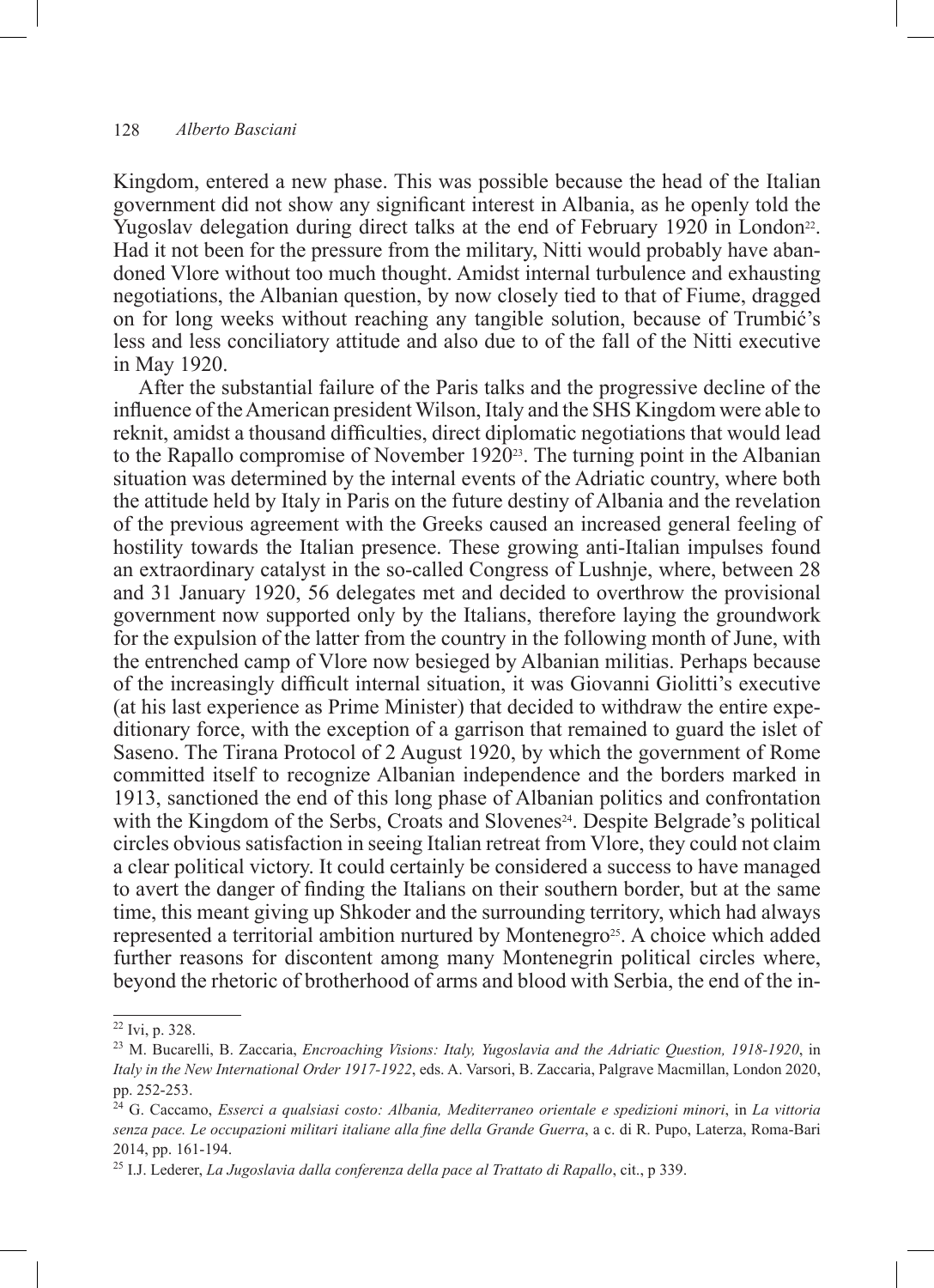dependence of the small mountain kingdom was causing much discontent and open criticism in various sectors of public opinion in Cetinje. In that diffcult context, dissatisfaction in many cases led to harsh acts of violence<sup>26</sup>. One of the pro-Union Montenegrin leaders, Andrija Radović, in an extensive memorandum sent to the Albanian government in October 1920, highlighted how «[...] it was in the interest of our state to exercise the maximum possible infuence in Albania and to exclude, or at least reduce, the Italian infuence as much as possible». In short, albeit for very different reasons, both in Rome and in Belgrade, many political and strategic reasons meant that the Albanian chapter could not be considered closed.

In the meantime, on 17 December 1920, Albania was admitted to the League of Nations, receiving with this act a further guarantee of its still fragile independence and the preservation of the borders established in 1912; in fact, in September 1921, the Conference of Ambassadors reaffrmed the need to keep territorial integrity and political independence of the Balkan country, entrusting a sort of politicaldiplomatic protection to Italy. Finally, a few months later, in the late autumn of 1921, also in virtue of the strong urging received from the Western powers, the government of the Kingdom of SHS withdrew its troops and irregular forces from Albanian territory. As Miranda Vickers noted, the Yugoslavs did not pay enough attention to the persuasive power exerted on British politicians by well-known personalities such as Edith Durham or Aubrey Herbert, who were resolutely in favor of the full restoration of Albanian independence with the borders of 1912-13, and how keeping peace and stability in South-eastern Europe was now anchored to the birth of a stable independent Albania<sup>27</sup>. It was also thanks to these circumstances that a country devastated by an almost uninterrupted state of war that had begun in 1910, and by continuous foreign military occupation, was preparing to embark on the diffcult path of building an independent and sovereign state. As far as Italy was concerned, Giolitti's move to disengage militarily from Vlore, if from the eminently military perspective it did not exactly mark a brilliant page, from the diplomatic point of view it represented a remarkable tactical success and ultimately put Italy in a position of advantage over its two Balkan competitors and in particular the SHS Kingdom. However, just like in Italy, the new political and territorial order did not put an end to Yugoslavia's plans for Albania. From 1921 onwards, the Yugoslav government's contacts with an ambitious and shrewd bey from the Mati region, Ahmed Zogolli (who had participated in the First World War as an offcer in the Austro-Hungarian army) steadily intensifed. Pašić sent one of his trusted agents to Shkoder, a certain Nastas Ilić, who assured the great maneuverer of Belgrade politics that the establishment of a nationalist government in Tirana was the best guarantee for the SHS Kingdom to counter Italian ambitions and lay the foundations for

<sup>26</sup> S. Pavlović, *Balkan Anschluss: the Annexation of Montenegro and the Creation of Common South Slave State*, Purdue University Press, West Lafayette 2008. Nor were there any historians who openly spoke of a civil war at the end of Montenegrin independence: see Z. Adrijašević, *Storia del Montenegro*, Besa Muci, Nardò 2019, pp. 160-162.

<sup>27</sup> M. Vickers, *The Albanians. A Modern History*, I.B. Tauris, London-New York 1997, p. 100.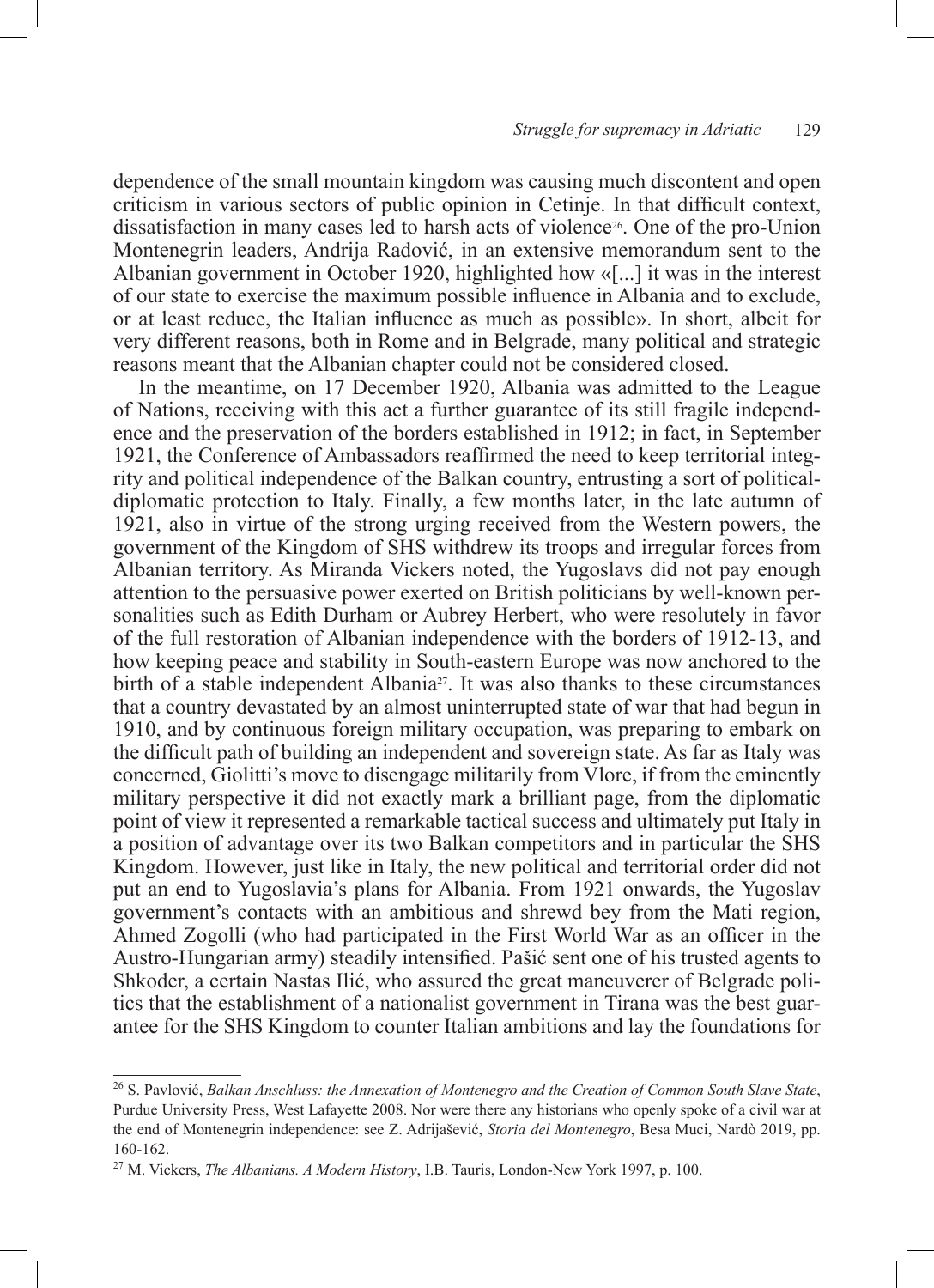### 130 *Alberto Basciani*

renewed political and diplomatic action. From that moment, Zogolli became, in the eyes of Pašić, the personality to focus on and, obviously, for the eager Ahmed, there were tangible signs of the attention shown by Belgrade towards him<sup>28</sup>. In the Yugoslavian capital, it was well known that there was no point in concentrating on Tirana without keeping a close eye on what was happening across the Adriatic. In fact, in October 1922, the Fascists' seizure of power was a major wake-up call. As early as 2 November 1922, a telegram sent by the Italian Legation in Belgrade warned the interim Prime Minister and Foreign Minister, Mussolini, that «recent events in Italy and the new government have alarmed these political circles who feared and still fear [...] especially the anti-Serbian revival in Hungary, Albania and Montenegro with Italian help [...] the press, especially the Croatian one, is aggressive»29. Concerns that, at least in those frst months, were gradually alleviated thanks to Mussolini's rather moderate attitude, evidently focused on internal issues and still under the discreet but frm tutelage of Salvatore Contarini, the General secretary of minister of Foreign Affairs. A further demonstration of this moderate attitude was the Italian ratifcation of the Santa Margherita Ligure Agreements in February 1923 with SHS Kingdom<sup>30</sup>.

In fact, in the following years, notwithstanding the start of a process of normalization of the Italian-Yugoslavian relations, thanks to the gradual resolution of the controversy over Fiume (on 27 January 1924 the Pact of Rome was signed between the two governments, perhaps too rashly called the "pact of friendship"), the Albanian question continued to represent a factor of divergence between Rome and Belgrade. A problem which, actually, seemed to be overcome for a brief period of time when Mussolini urged the Italian Minister in Belgrade, Alessandro Bodrero (who had excellent personal relations with King Alexander) to seek an understanding with the Yugoslavian government on the Albanian issue, almost as a reaffrmation of the now good relations established between the two countries. This was the genesis of the joint Italian-Yugoslavian declaration on Albania of 9 June 1924, which reaffrmed the commitment of the two governments to uphold and strengthen Albanian independence and to consider the internal struggles in the Adriatic country an internal affair<sup>31</sup>. Until 1937 this declaration remained the only step agreed upon between Italy and Yugoslavia on the Albanian issue, soon destined to remain a dead letter.

As Massimo Bucarelli pointed out a few years ago, Italy, through a project devised by Salvatore Contarini, set in motion an ambitious plan to «[...] recover in

<sup>28</sup> D. Bakić, *The Italo-Yugoslav Confict over Albania*, cit., pp. 596-598.

<sup>29</sup> *I documenti diplomatici italiani* (Ddi), Settima serie, v. 1, *31 ottobre 1922-26 aprile 1923*, La libreria dello Stato-Istituto Poligrafco e Zecca dello Stato, Roma 1953, doc. 36, L'incaricato d'affari a Belgrado, Summonte, al presidente del Consiglio e ministro degli Esteri, Mussolini, 2-11-1922.

<sup>30</sup> M. Bucarelli, *Mussolini e la Jugoslavia (1922-1939)*, B.A. Graphis, Bari 2006, p. 27. The Italian-Yugoslavian conference in Santa Margherita Ligure made the agreements reached between the two countries in Rapallo in November 1920 enforceable.

<sup>31</sup> P. Pastorelli, *Italia e Albania 1924-1927. Origini diplomatiche del Trattato di Tirana del 22 novembre 1927*, Poligrafco toscano, Firenze 1967, pp. 28-30.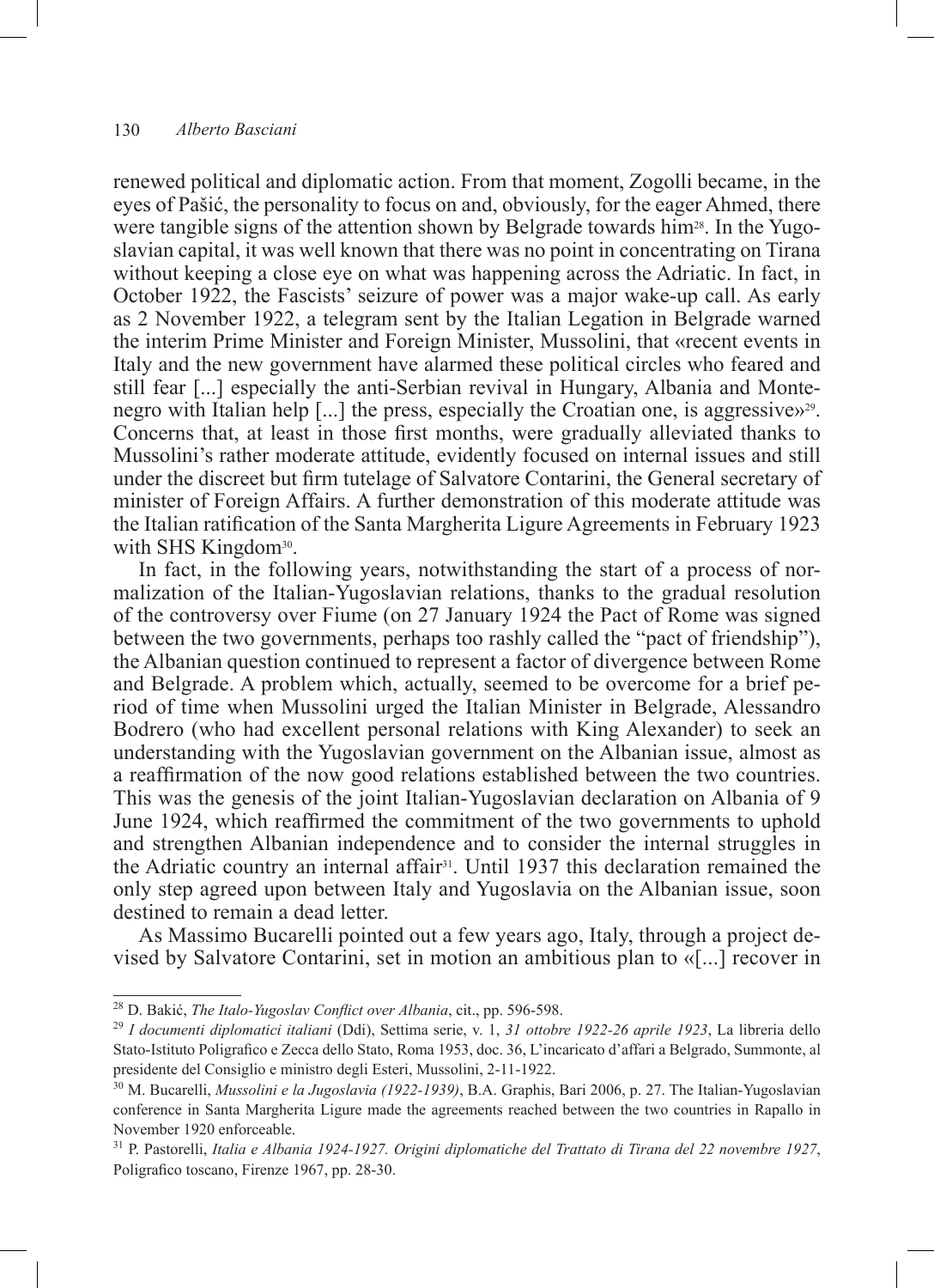economic terms what it had lost in political terms»32. It is clear that the economic offensive, which should have been accompanied by a more consistent action of cultural expansion, was primarily aimed at creating strong ties with the Albanian government, which had already realized with bitterness in the previous months how diffcult it was to rake in the international markets the funds it desperately needed to start a frst serious attempt to build a modern organisation of the state. It was completely unrealistic for the League of Nations itself to demand that concrete political and social reforms be undertaken as a binding condition for the granting of a loan<sup>33</sup>. On the other hand, not even the Yugoslavs had stopped working to create allies and/or clients among the Albanian strongmen, to be used at the right moment.

In this sense, the vicissitude of Lale and Nikola Zuber, two businessmen and brothers who had many important ties in the infuent circles of the Montenegrin capital, and above all, quite active in Belgrade, where they were known to be very well inserted in the so-called Belgrade čaršija, that inextricable lump of political, economic and social power which controlled the vital ganglia, and the economic and the social power of the Yugoslav capital with ramifcations also in many other cities and provinces of the Kingdom of the South Slavs $34$ , is emblematic: they founded the Serbian-Albanian Bank in Cetinije, Montenegro, in the early 1920s. The bank was founded in March 1922 with the majority of the capital held by the Zuber family. In December 1924, with the rise to power of Ahmed Zogolli, successful thanks to the Yugoslavian decisive support which included men, arms and money and also quite a few white Russians mercenaries, the Montenegrin investors thought that the time had come to open branches of the bank in Albania, starting from Shkoder, in order to operate directly in the territory of the Adriatic state. Their decision came about because of their good contacts in Belgrade and also trying to exploit the good relations established between Belgrade and Tirana at that time35. Of course, the real issue at stake behind that decision was the ambition to build a decisive fnancial institution in the management of the Albanian economy through the creation of the National Bank of Albania, which meant that the Zuber brothers were supported in every way by the Yugoslav executive, nor did they fail to give their support to Pašić's Serbian Radical Party in view of the political and diplomatic effort necessary to set the bank's fnancial activities in Albania in motion by the frst months of 192536. Indeed, the wind seemed to have turned and the peaceful handover by Albania to the Kingdom of SHS in June 1925 of the monastery of St. Naum and the surrounding territory (some 30 kilometers from Ohrid) seemed to demonstrate the

<sup>32</sup> M. Bucarelli, *Mussolini e la Jugoslavia*, cit., p. 29.

<sup>33</sup> M. Vickers, *The Albanians*, cit., pp. 106-107.

<sup>34</sup> S. Mišić, *Serbo-Albanian Bank 1925-1927*, in «Balcanica», n. 37, 2006, pp. 249-250.

<sup>35</sup> The *coup d'état* put an end to the regime of Fan Noli, the so-called red bishop, who, amidst not a few contradictions and errors (among which, perhaps, a too rash diplomatic recognition of the USSR) had tried to stabilise the Albanian internal and international situation. See M. Vickers, *The Albanians*, cit., pp. 110-117.

<sup>36</sup> S. Mišić, *Serbo-Albanian Bank 1925-1927*, cit., pp. 251-253.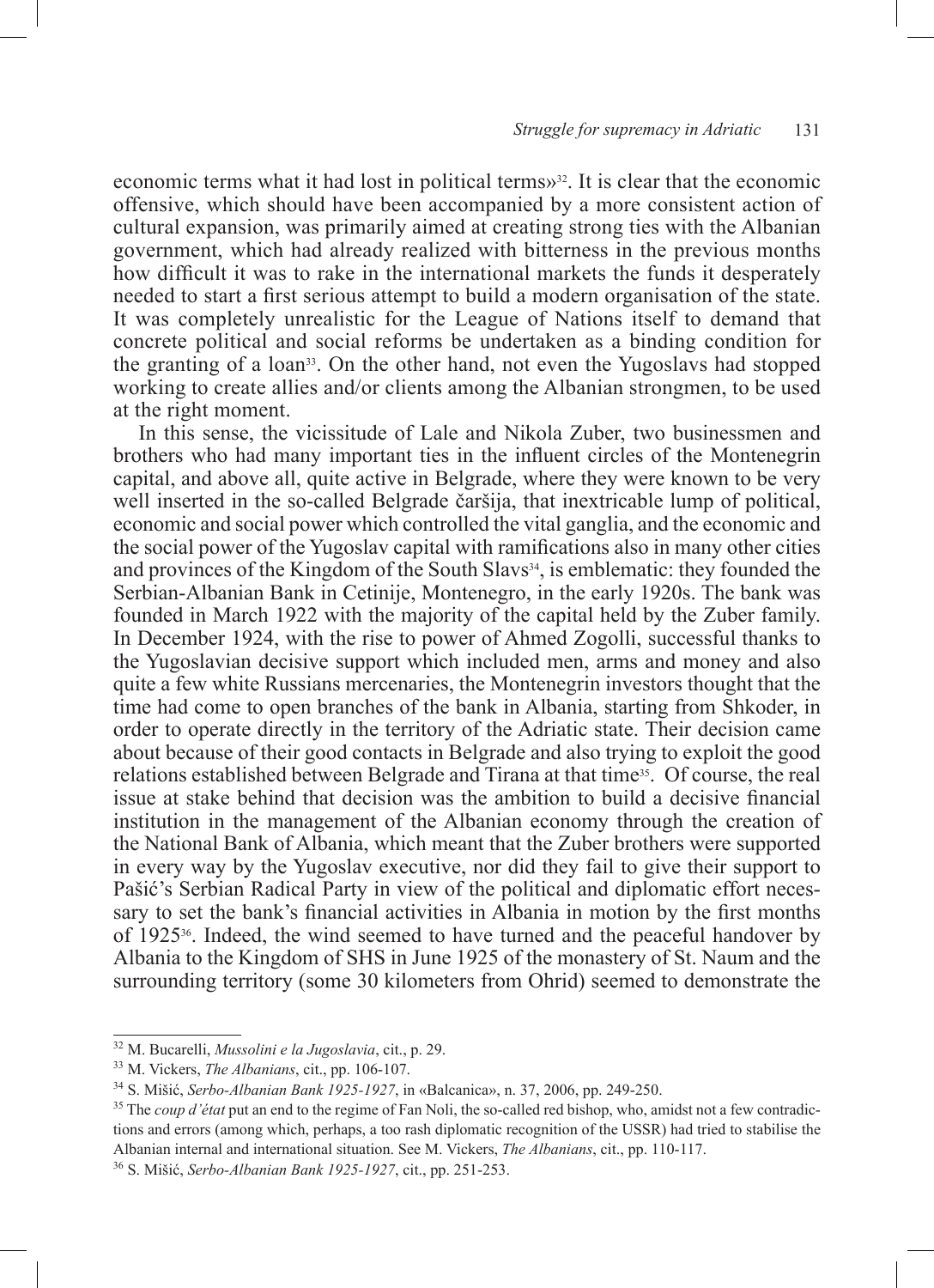# 132 *Alberto Basciani*

enormous increase in Serbian infuence in Tirana37. The actions of the Montenegrin bankers seemed to fank the policy implemented at the same time by Pašić, aimed at ensuring that the north of Albania remained under Yugoslav infuence. Moreover, it was the radical Serbian leader himself who recommended to the diplomats sent on a mission to the neighboring country that the objective was still an independent but weak and unstable Albania<sup>38</sup>.

Although eager for the enterprise to succeed, Momčilo Ninčić, the Foreign Minister of the SHS Kingdom, realised that such an operation could not take place without Italian consent; also because in January, thanks to the mediation of some businessmen operating in Albania, Mussolini decided to re-establish relations with Zogolli. In February 1925, Zogolli opened ad hoc negotiations with representatives of the British Midland Bank and with Mario Alberti, director of Credito Italiano, and in March 1925, despite the lukewarm support of Salvatore Contarini, Minister Vincenzo Lojacono, a fervent supporter of the need to make Albania an Italian protectorate, was appointed head of the Albania Offce at the Minister of Foreign Affairs  $(MAE)^{39}$ . In short, there were all the conditions that indicated to the leaders in Belgrade that the Albanian dossier was once again in the forefront in Rome and, therefore, it was time to move with caution, and, in fact, already in the previous month of February of that same 1925, Ninčić proposed to Rome that they set up together, with mixed Italian-Yugoslavian capital, the new banking institution, effectively taking over the management of the Shqiptar economy. As mentioned earlier, in the intentions of Zuber brothers and the Yugoslav leaders, the Albanian National Bank was to become the beating heart of the Albanian economy and, above all, the control and management centre of the future fnancial system of the Country of the Eagles. In mid-March, Ninčić, in a conversation with the Italian Minister in Belgrade, Alessandro Bodrero, spoke openly of the Yugoslav cabinet's frm intention to achieve full collaboration with Italy in Albania, also in terms of economic action. In particular, Ninčić expressed the idea that the creation of a bank empowered to issue banknotes under the aegis of Rome and Belgrade could constitute the «[...] frst act of a common effort for a stable situation in Albania [...] no misunderstanding must arise between Italy and Yugoslavia in this regard»40. According to the head of Yugoslavian diplomacy, an agreement between the two countries would also have the effect of pushing back other powers interested in developing their infuence in the neighboring country41. Thus, while Mussolini himself was exerting strong pressure in Rome, so that Credito Italiano could elaborate a strategy for the penetration of

<sup>37</sup> B. Lory, P. Nathalaili, *Le monastère de Saint Naum (Sveti Naum/Shën Naum)*, in «Balkanologie», n. 1-2, 2002, pp. 39-40.

<sup>38</sup> D. Bakić, *The Italo-Yugoslav Confict over Albania*, cit., p. 588.

<sup>39</sup> G. Carocci, *La politica estera dell'Italia fascista 1925-1928*, Laterza, Bari 1969, pp. 34-35.

<sup>40</sup> Ddi, Settima serie, v. 3, *23 febbraio 1924-14 maggio 1925*, La libreria dello Stato-Istituto Poligrafco e Zecca dello Stato, Roma 1959, doc. 764, Il ministro a Belgrado, Bodrero, al presidente del Consiglio e ministro degli Esteri, Mussolini, 16-3-1925.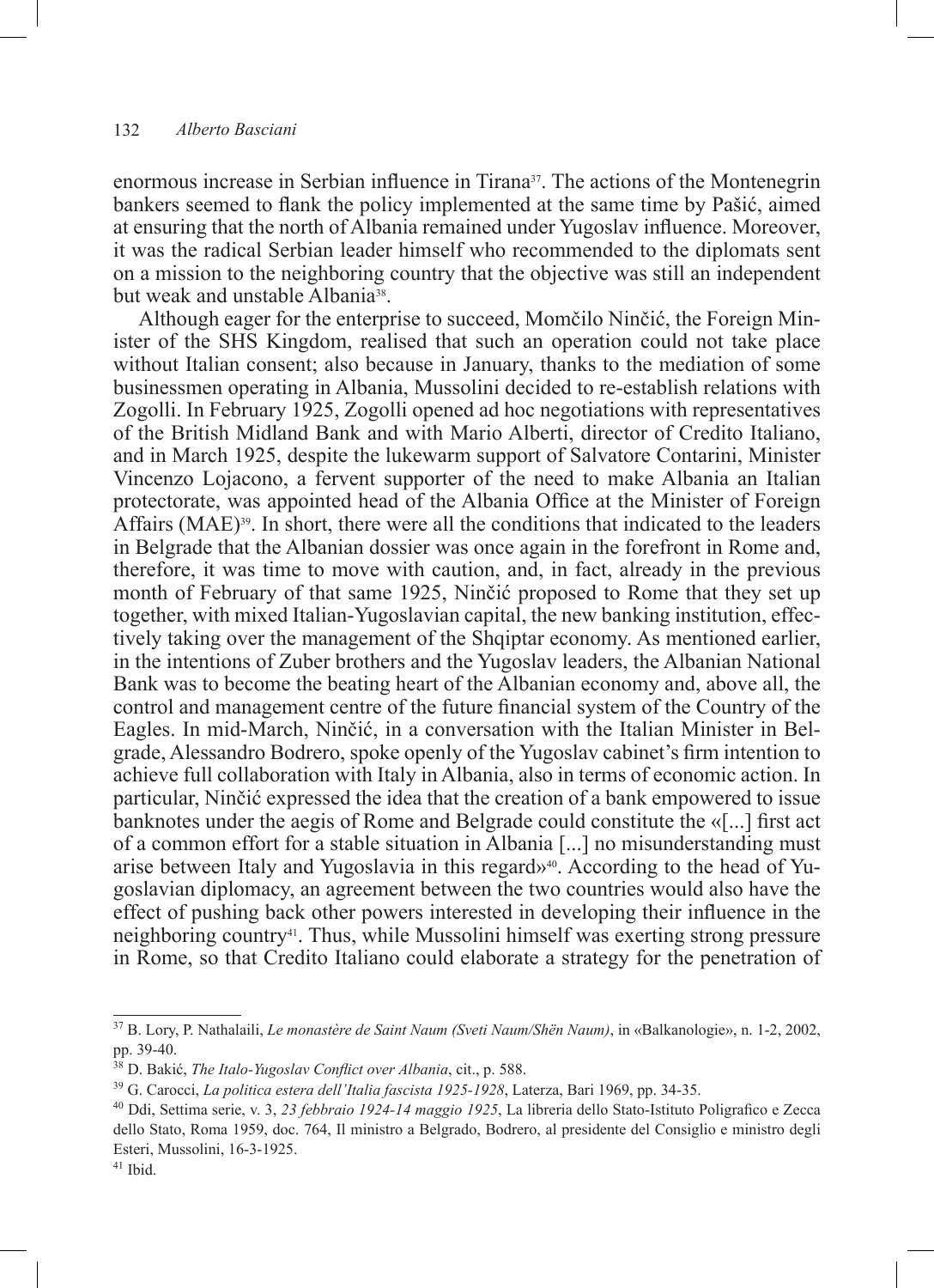Albania42, in April, Ninčić, in a new conversation with Bodrero, raised the possibility of obtaining a far-reaching political agreement with Rome<sup>43</sup>.

The proposal put forward by the Yugoslav Foreign Minister seemed, however, to be almost an attempt to save in extremis a situation compromised by the decisive step forward taken by Italy, the extent of which became clear when, on 19 March, news was spread of the signing of the convention establishing the birth of the National Bank of Albania through an agreement between the Albanian state and an Italian fnancial group headed by the banker Mario Alberti of Credito Italiano. The reaction in Belgrade was anger. While the capital's press was bluntly accusing Italy of plotting again in Albania, the Italian Minister in Albania, Carlo Durazzo informed Mussolini that «[...] new minister Lazarevich has on several occasions on this subject entertained both Mufd bey [foreign minister, ed.] and Ahmed bey Zogolli, told the latter that he could no longer count on his personal friendship. Lazarevich also remarked that in any case the Albanian government should have demanded a certain share in Yugoslav capital, also in order "not to let the Italians act without control"»44.

In fact, Italy, acting behind the backs of the SHS Kingdom, had succeeded in setting up the National Bank of Albania (BNA) with a majority of Italian capital and, above all, completely excluding their Adriatic neighbors from the fnancial operation.

Alessandro Roselli has well illustrated the peculiarities of this political and fnancial action. The way in which the share capital of 12.5 million gold francs was distributed undermined the very principle of the bank's independence: the participation of the Albanian government in the capital was not allowed, while the participation of Albanian citizens was statutorily limited to a maximum of 49%. For reasons of political expediency, the constitution of the bank was also open to Yugoslavian capital (on 18 March, the Yugoslavian Legation in Rome sent an aide-mémoire to the Italian government in this regard), as well as Swiss and Belgian capital, for a total of 25% of the capital, but the remaining 75% was owned directly or indirectly by Italian funds, creating a certain scandal in Albania, to the extent that the Albanian negotiator, Mufid bey Libhova, was forced to resign<sup>45</sup>. However, the fact that upset the Yugoslavian cards even more and, above all, cast a completely different light on the fnancial operation that had just been concluded, arose from the observation that the participation of private banking institutions and Albanian citizens was only nominal and that the entire investment channeled into the enterprise, amounting to almost 14 million lire, was given by the Italian state, which acted through the National Institute for Foreign Exchange (INCE). The bank's headquarters were es-

<sup>42</sup> G. Carocci, *La politica estera dell'Italia fascista*, cit., pp. 36-37. 43 Ddi, Settima serie, v. 3, cit., doc. 795, Il ministro a Belgrado, Bodrero, al presidente del Consiglio e ministro degli Esteri, Mussolini, 11-4-1925.

<sup>44</sup> Ivi, doc. 770, Il ministro a Durazzo, Durazzo, al presidente del Consiglio e ministro degli Esteri, Mussolini, 22-3-1925.

<sup>45</sup> A. Roselli, *Italia e Albania: relazioni fnanziarie nel ventennio fascista*, il Mulino, Bologna 1986, pp. 54-66.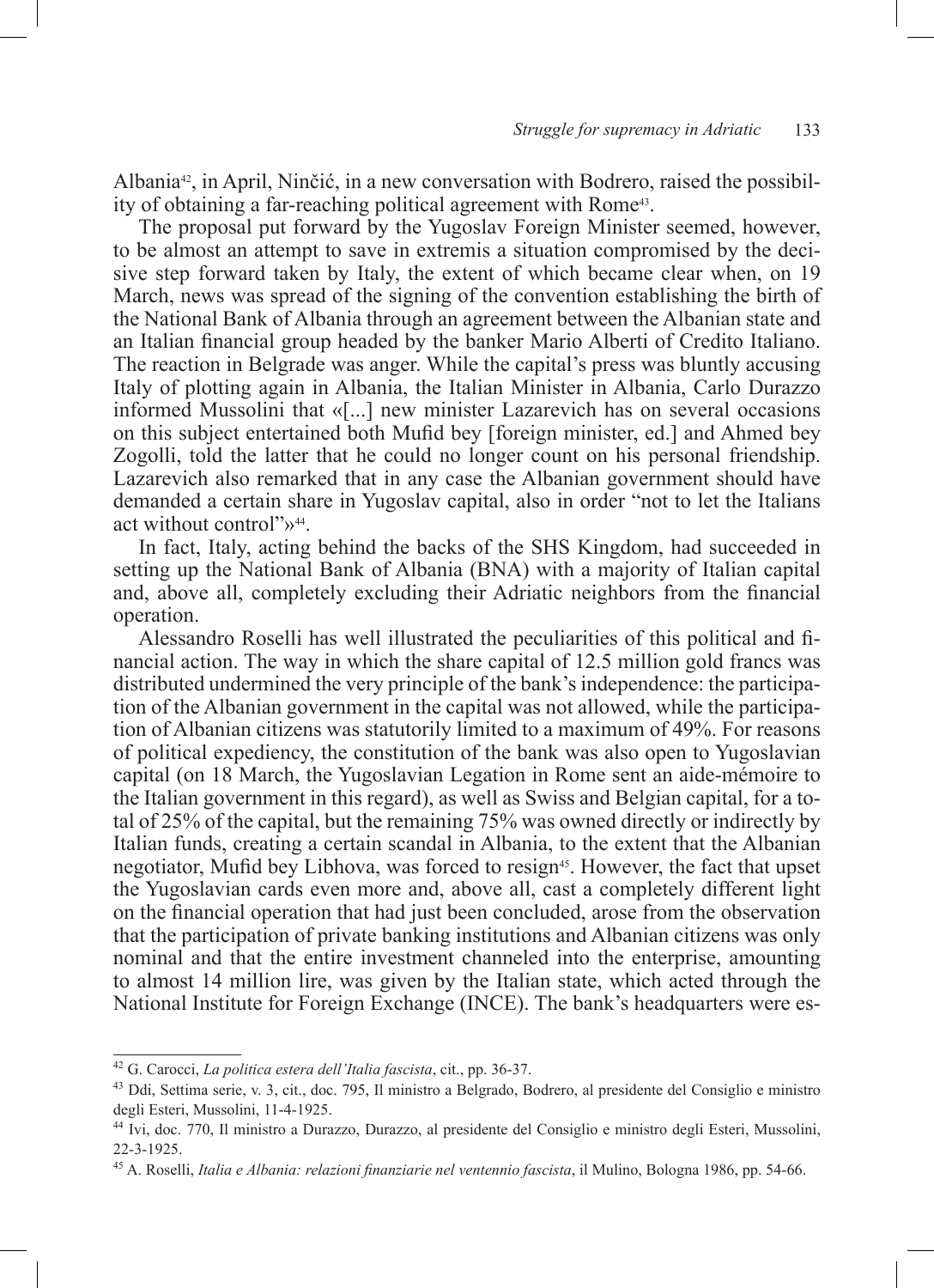tablished in Italy and the management would be composed of four executives, two Italians and two Albanians, but the presidency would always be attributed to an Italian citizen<sup>46</sup>

There is no doubt that in the competition for control of Albania, the foundation of the BNA marked a clear Italian advantage over the Yugoslavs, also because from this moment on, relations between Rome and Zogu could only intensify and the increasingly abundant fow of Italian money to the Albanian president made the real difference. In reality, as Bernd Fischer has correctly pointed out, Zogu's choice to favour relations with Italy was also economically the most logical one. Italy needed Albanian natural and agricultural resources; on the contrary, the SHS Kingdom (and also Greece) exported, although in very different quantities, the same Albanian agricultural products and their respective industries did not need – at least, not as much as the Italian did – Albanian raw materials, which, however, were available only on paper and, therefore, only if the interested ones were willing to make conspicuous investments for geological prospecting, infrastructures, etc.<sup>47</sup> In any case, in Rome, they understood how necessary it was to stabilize a direct relationship with Zogu, both politically and fnancially. On 27 April, Mussolini sent a telegram to the Italian Minister in Albania, Carlo Durazzo, asking him to reassure Zogu that Albanian safety from Yugoslav and Greek aims was now a matter «[...] of the utmost importance for our country. You can assure the Albanian Government that I am very sensitive to the appeal of friendship addressed to me»48. On the other hand, the economic and fnancial side, a message sent on 15 July 1925 by Mussolini to the Italian Minister in Albania made it clear to the diplomat that an advance of 2 million lire would soon be sent. However, it was the express wish of the head of government «[...] to deal with this personally and exclusively with Ahmed Zogu and, in announcing the arrival of the frst contingent, to recommend and assure him at the same time that we do not intend to involve any other Albanian personality in this affair, wishing to demonstrate that we place the utmost consideration and trust in him»49.

In short, the Fascist government had found the key to establishing a direct relationship with the strong man of Tirana who in turn obtained a protector who was at a safe distance and suffciently munifcent to offer him the simplest solution to replenish his personal coffers and to meet the growing needs of allied beys, families and clients, which at that time were more necessary than ever to shore up his still uncertain power. On 29 August 1925, Mussolini again telegraphed, this time to the minister in Belgrade, Bodrero, so that he would take the appropriate steps to expel the Yugoslav armed gangs operating on the Albanian borders and, above all, to in-

<sup>46</sup> Ivi, pp. 67-68.

<sup>47</sup> B.J. Fischer, *King Zog and the Struggle for Stability in Albania*, Albanian Institute for International Studies, Tirana 2012, pp. 82-83.

<sup>48</sup> Ddi, Settima serie, v. 3, cit., doc. 821, Il presidente del Consiglio e ministro degli Esteri, Mussolini, al ministro a Durazzo, Durazzo, 27-4-1925.

<sup>49</sup> Ddi, Settima serie, v. 4, *15 maggio 1925-6 febbraio 1927*, La libreria dello Stato-Istituto Poligrafco e Zecca dello Stato, Roma 1962, doc. 63, Il presidente del Consiglio e ministro degli Esteri, Mussolini, al ministro a Durazzo, Durazzo, 15-7-1925.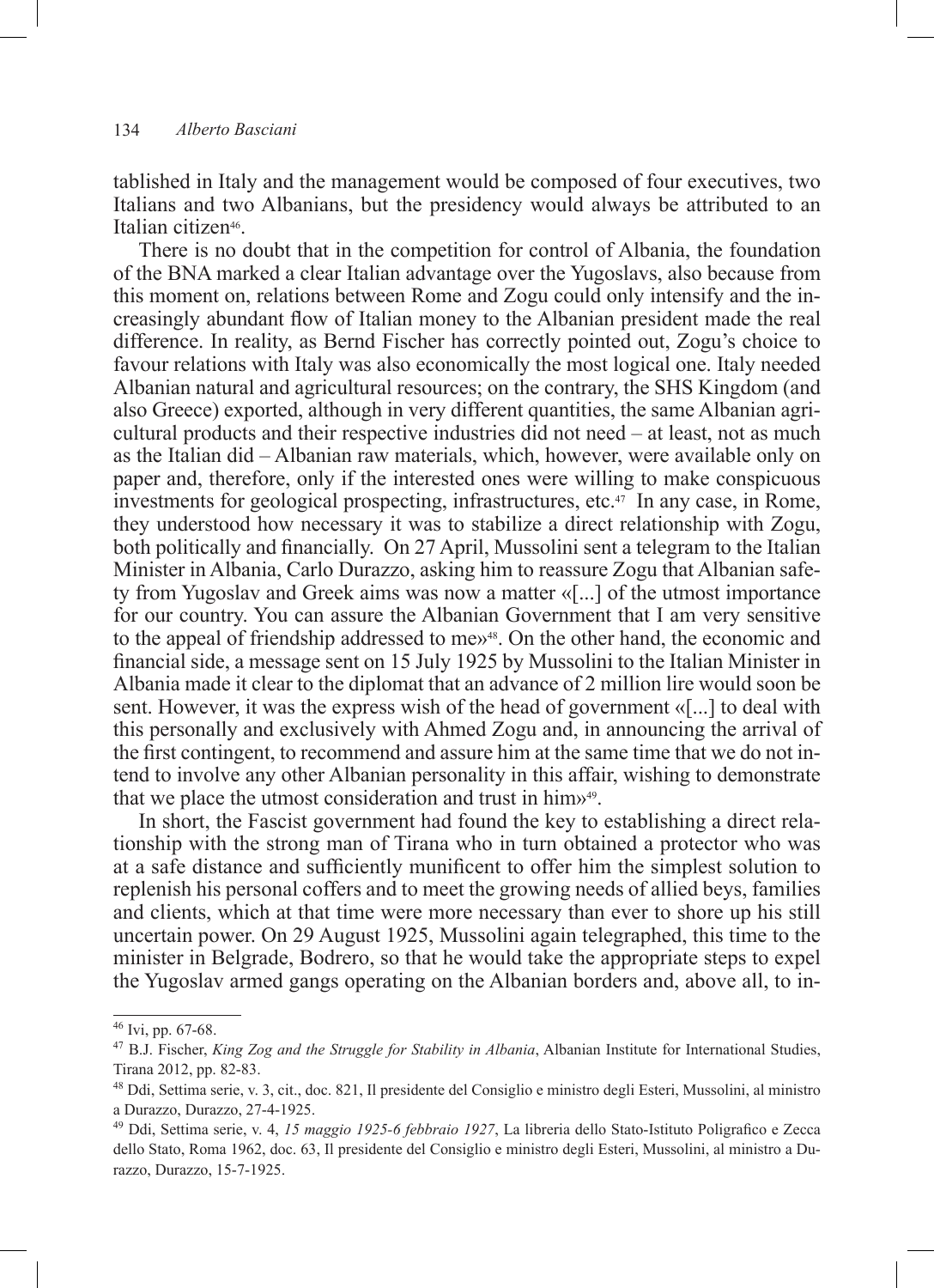form the royal government of Italy's utmost interest in maintaining the full territorial integrity of Albania50. The foundation of the SVEA (Society for the Economic Development of Albania), which took place shortly before the birth of the BNA itself, completed the architecture of the penetration and progressive domination of the Albanian economy by Italy.

Considering the turn of events, the SHS Kingdom seemed to be cut off from Albanian affairs; furthermore, for Belgrade, the question was further complicated by the clashes within Albanian diplomacy and politics over the attitude towards Albania. Already, in June 1923, a dossier elaborated by the Ministry of War highlighted how, in Belgrade, there was no univocal Albanian policy, but forces were dispersed by three different visions on the conduct to be followed: one dictated by the Ministry of Foreign Affairs, another by the Ministry of the Interior and, fnally, a third dictated by the Armed forces. At the same time, the neighboring country continued to remain unstable and to absorb a lot of energy and funds without any certainty of a return in political terms. On the contrary, many people feared that the weapons acquired with Yugoslav help might one day be used against the Yugoslavs themselves. Despite the cold shower he had received only a short time earlier on the occasion of the founding of the BNA, Ninčić still believed that only through a stable agreement with Italy could the SHS Kingdom play a signifcant role in Albanian affairs. In the course of 1925, the Yugoslavs tried to involve Italy and France in a sort of trilateral agreement aimed at stabilizing the Balkans, although receiving a rather cold reception from Mussolini, who instead insisted on considering the region a sort of exclusive Italian hunting ground<sup>51</sup>.

The following months were characterized by great diplomatic ferment, made more feverish by the uncertain internal Albanian situation. At the beginning of October, for example, Mussolini sent a telegram to the Italian Minister to the Albanian government, Durazzo, asking him to warn Zogolli of possible future disturbances which could affect the country due to destabilizing initiatives prepared by the Yugoslavs, particularly in the northern provinces $52$ . In November, the city of Shkoder was the scene of yet another violent anti-Zogist uprising in which, according to Italian diplomatic sources, formations traceable to Yugoslavia, if not directly Yugoslav, were also involved. Probably, even events of this kind contributed in Rome to shift the needle of the scales decisively towards those sectors of the political and diplomatic worlds which hoped for the pure and simple marginalization of the SHS Kingdom from Albanian affairs and the progressive reduction of Albania into a real Italian protectorate to the detriment of those currents, personifed by Salvatore Contarini, who, instead, would have preferred a sort of Italo-Slavic condominium over

<sup>50</sup> Ivi, doc. 113, Il presidente del Consiglio e ministro degli Esteri, Mussolini, al ministro a Belgrado, Bodrero, e al reggente la legazione ad Atene, De Facendis, 29-8-1925.

<sup>51</sup> Cfr. D. Bakić, *The Italo-Yugoslav Confict over Albania*, cit., pp. 589-590.

 $52$  Ddi, Settima serie, v. 4, cit., doc. 138, Il presidente del Consiglio e ministro degli Esteri, Mussolini, al ministro a Durazzo, Durazzo, 4-10-1925.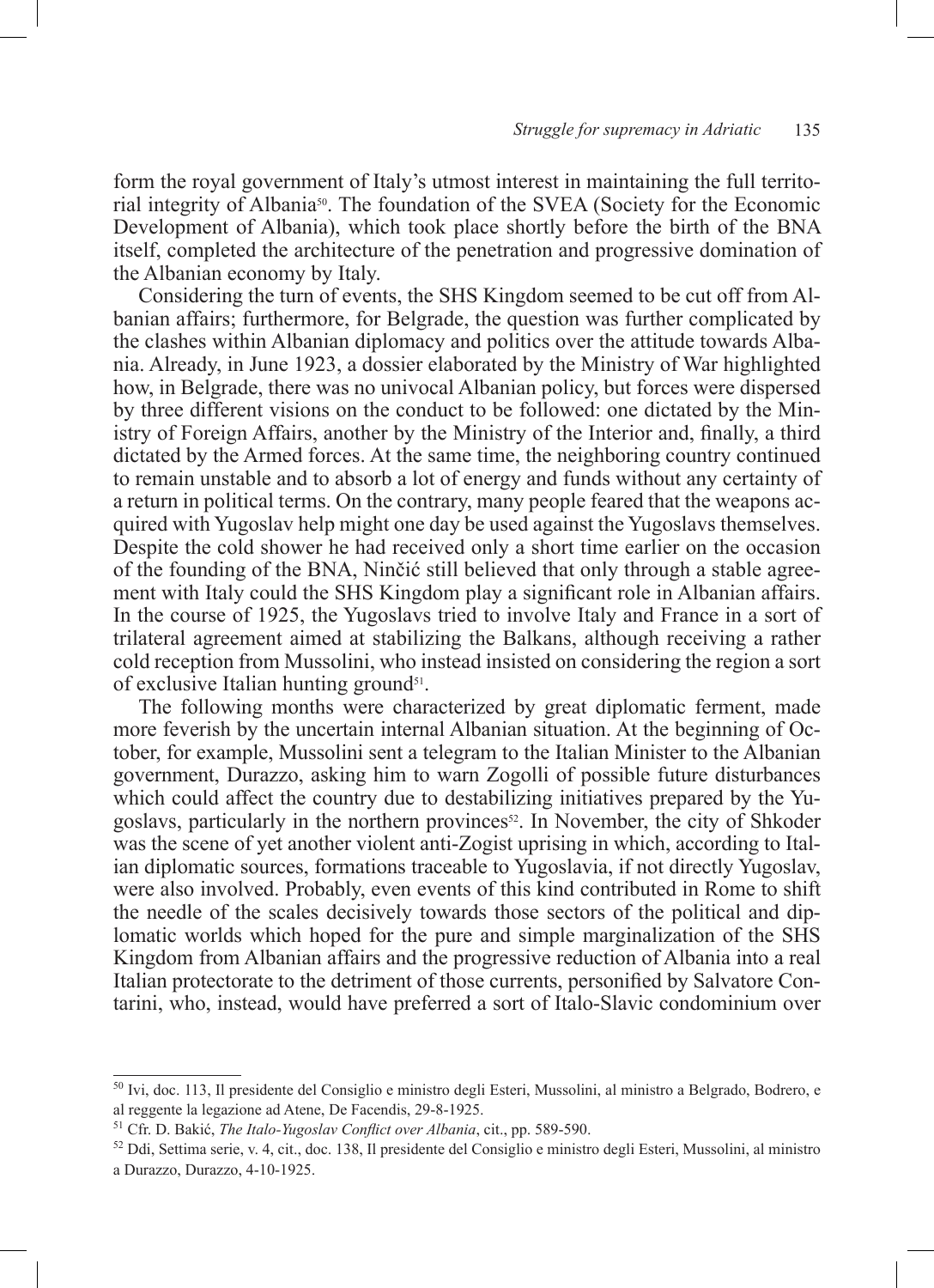the Country of the Eagles53. Mussolini's irritation was reiterated in a telegram sent to Bodrero at the beginning of February 1926, in which the head of the Italian government accused the Yugoslavs of violating the pact made with Italy by their continuous attempts to interfere in the internal Albanian affairs54. Thus, while Belgrade did not hide its worries about the evolution of the Albanian situation, the Fascist government was willing to grant economic aid and political protection to Zogu only in exchange for the stipulation of an agreement that would clearly (and even more frmly) bind Tirana to Rome. A dispatch sent by Mussolini, on 5 December 1926, to the main Italian diplomatic offces in Europe and to the Italian embassy in Washington, denounced in no uncertain terms the Yugoslav propaganda, guilty, according to the Duce, of acting in the shadows to insinuate doubts and falsehoods about the nature of the treaty that Italy in those same months was laboriously pursuing with  $Zogu<sup>55</sup>$ . For Mussolini, moreover, it was important that the British should not create any diffculties and, above all, that they should refrain from encouraging the cabinets executives of Belgrade and Athens to pursue a similar agreement with Albania.

In short, in spite of the contrasts and uncertainties in Belgrade they understood the political importance of the agreement being negotiated between Italy and Albania and so, while the Yugoslav representative in Geneva tried to obtain assurances that the possible signing of the Italo-Albanian treaty would not remove Albania from the control of the League of Nations, Mussolini was concerned to ensure that the day after the signing of the agreement the SHS Kingdom would be put in a position not to act in the neighboring country in a way contrary to Italian interests, practically Zogu would remain frmly in place. These were not unjustifed fears. The Yugoslavian-Albanian border was marked by rather serious episodes of violence which contributed to making the general situation even more tense, but which could have represented a good pretext for Belgrade to interfere more heavily in Albanian internal affairs. According to the reports sent to Rome by Minister Bodrero, the situation in the Yugoslavian capital was tense, the conciliatory attitude towards Italy expressed in words by the Ministry of Foreign Affairs did not correspond at all to the anti-Italian climate prevailing in Belgrade's political and journalistic circles, moreover, numerous Albanian exiles were circulating in the city, ready to be used for anti-Zogist and anti-Italian purposes. It cannot be said that Mussolini and his diplomats did much to try to ease the tension. From the point of view of the Italian head of government, the worsening of relations between Albania and the SHS Kingdom played into Rome's interests and also helped to avert the possibility of British (not to mention French) interference in order to get the Yugoslav government somehow involved in the by now ever-closer agreement between Rome and Tirana. The Yugoslavs had to be removed at all costs and Zog's position strength-

<sup>53</sup> Cfr. M. Bucarelli, *Mussolini e la Jugoslavia*, cit., pp. 40-42.

<sup>54</sup> Ddi, Settima serie, v. 4, cit., doc. 240, Il capo del Governo e ministro degli Esteri, Mussolini, al ministro a Belgrado, Bodrero, 8-2-1926.

<sup>55</sup> Ivi, doc. 520, Il capo del Governo e ministro degli Esteri, Mussolini, alle ambasciate in Europa, all'ambasciatore a Washington, De Martino, e al ministro ad Atene, Arlotta, 5-12-1926.